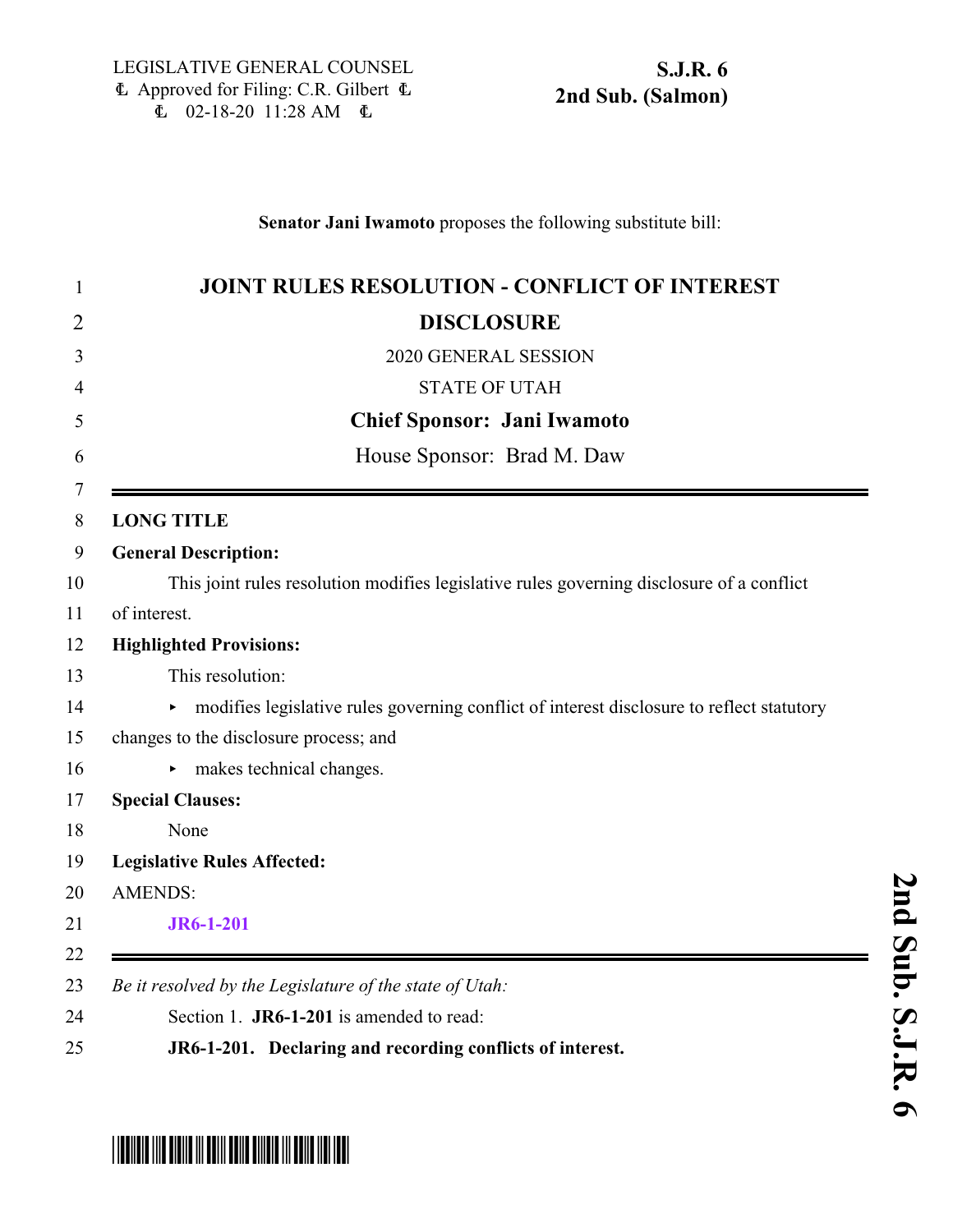## **2nd Sub. (Salmon) S.J.R. 6 02-18-20 11:28 AM**

| 26 | (1) As used in this section $\frac{1}{2}$ conflict.                                                 |
|----|-----------------------------------------------------------------------------------------------------|
| 27 | (a) "Conflict of interest" means the same as that term is defined in Utah Code Section              |
| 28 | 20A-11-1602.                                                                                        |
| 29 | (b) "Conflict of interest disclosure" means the same as that term is defined in Utah                |
| 30 | Code Section 20A-11-1602.                                                                           |
| 31 | $(2)$ A legislator shall file a financial disclosure form in compliance with Utah Code              |
| 32 | Section 20A-11-1603 and according to the requirements of this section:                              |
| 33 | $(a)$ on the first day of each general session of the Legislature; and                              |
| 34 | $[(b)$ each time the legislator changes employment.                                                 |
| 35 | $(3)$ The financial disclosure form shall include the disclosures required by                       |
| 36 | (2) A legislator shall file a conflict of interest disclosure by complying with the                 |
| 37 | requirements of Utah Code Title 20A, Chapter 11, Part 16, Conflict of Interest Disclosures.         |
| 38 | $[(4)$ (a) The financial disclosure form shall be filed with:                                       |
| 39 | $[(i)$ the secretary of the Senate, for a legislator that is a senator; or                          |
| 40 | [(ii) the chief clerk of the House of Representatives, for a legislator that is a                   |
| 41 | representative.]                                                                                    |
| 42 | $(6)$ The secretary of the Senate and the chief clerk of the House of Representatives               |
| 43 | shall ensure that: (i) blank financial disclosure forms are made available on the Internet and at   |
| 44 | the offices of the Senate and the House of Representatives; and (ii) financial disclosure forms     |
| 45 | filed under this rule are made available to the public on the Internet and at the offices of the    |
| 46 | Senate or the House of Representatives.]                                                            |
| 47 | $(5)$ (a) Before or during any vote on legislation or any legislative matter in which               |
| 48 | (3) (a) For a legislator who is a senator, the secretary of the Senate shall ensure that a          |
| 49 | link to the legislator's conflict of interest disclosure is available to the public on the Senate's |
| 50 | website.                                                                                            |
| 51 | (b) For a legislator who is a representative, the chief clerk of the House of                       |
| 52 | Representatives shall ensure that a link to the legislator's conflict of interest disclosure is     |
| 53 | available to the public on the House of Representative's website.                                   |
| 54 | (4) If a legislator has actual knowledge that the legislator has a conflict of interest             |
| 55 | [which] that is not stated on the legislator's financial disclosure form filed under Subsection     |